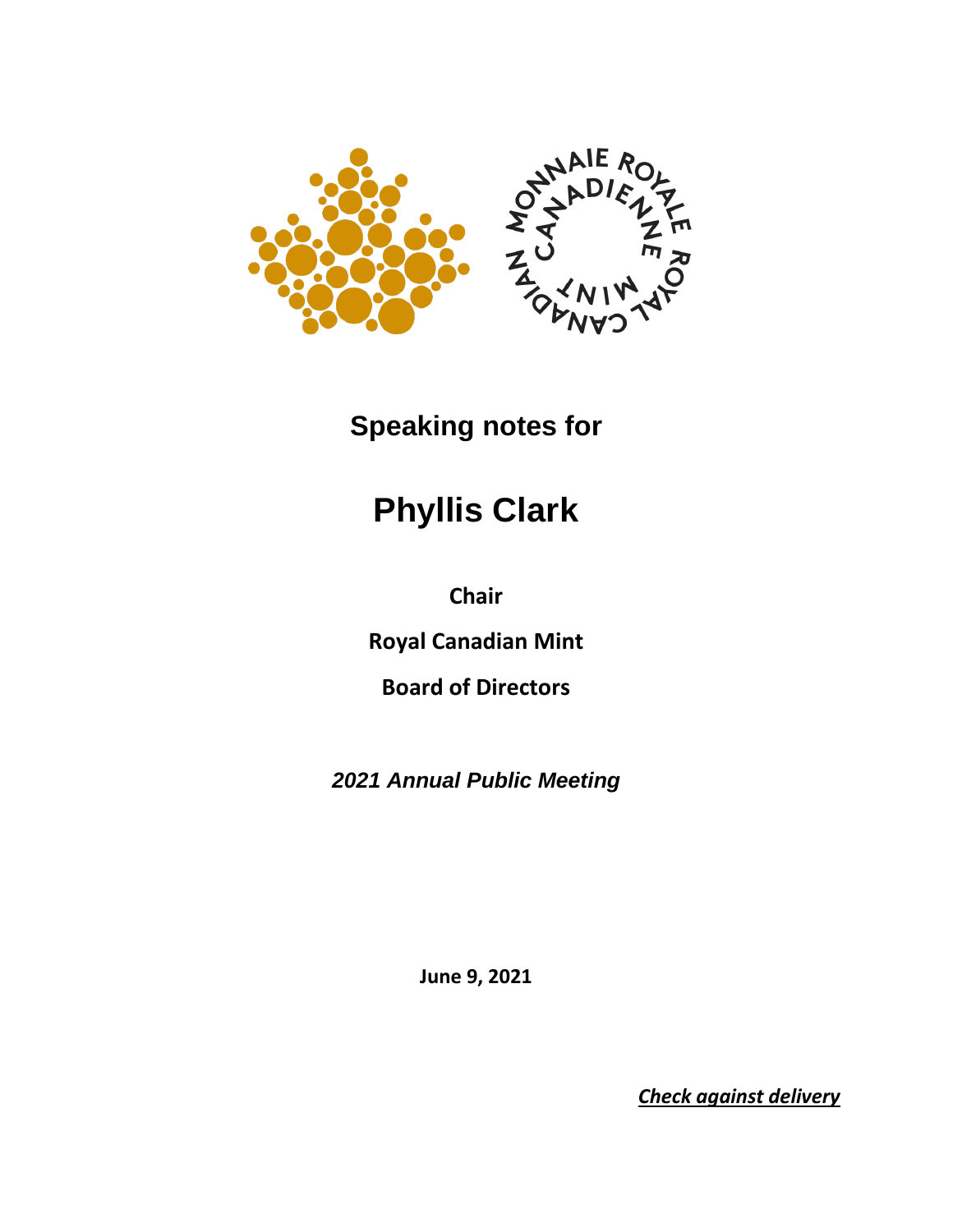Thank you Simon and good afternoon to all our online guests.

I want to thank everyone joining us from across Canada for your understanding as we continue to hold this meeting virtually.

I am honoured to once again address you as Chair of the Royal Canadian Mint's Board of Directors, a role that I have been proud to fulfill for the last three years. The past year has been unprecedented in terms of the challenges presented by the COVID-19 pandemic. However, I am delighted to report that employees, the Board of Directors, and the senior management team worked together to pivot quickly to keep safely meeting the needs of the Mint's many stakeholders. We continue to do so today.

For its part, the Board fulfilled its mission virtually throughout 2020, ensuring uninterrupted oversight of the Mint on behalf of the Government of Canada. Similarly, the Mint kept supporting essential sectors of the Canadian economy, domestic and international customers, and Canadians from coast to coast to coast.

Throughout the year, the health and safety of employees working on site and remotely, was top of mind for both the Board and management. The Board commends the Mint for implementing strong safety protocols and diligently communicating them to employees to ensure that their health and the integrity of operations were equally safeguarded.

On the strategic front, the Board maintained a keen focus on a long-term sightline, working in close collaboration with Mint senior management to develop the "One Mint" vision, which is breaking down barriers to collaboration and focusing our business and operations on circulation coinage and precious metals. We are also taking a comprehensive risk-based approach to decision-making, with risk statements and appetites defined, as we consider future challenges and opportunities.

We have also sharpened our focus on the Mint's value proposition, despite the pandemic accelerating the adoption of e-payments. Ongoing research and external consultations show that cash remains a relevant and necessary part of a healthy and inclusive payment environment.

I want to take this opportunity to add that the Board is very pleased with the Mint's agility in staying within the strategic plan during this time.

Employees in Ottawa and Winnipeg excelled in delivering critical services to a host of customers at home and abroad. The integrity of Canada's coin supply and distribution was managed seamlessly throughout the pandemic, ensuring there were no shortages and that Canadians continued to have uninterrupted access to coins.

At a time when gold refineries around the world were shutting their doors in compliance with their own countries' lockdown orders, the Mint adjusted its operations to keep its refinery open and provide Canadian miners vital cash flow in a time of global crisis. The same was done for financial institutions obligated to settle precious metal transactions when only the Royal Canadian Mint could produce and deliver essential gold bars.